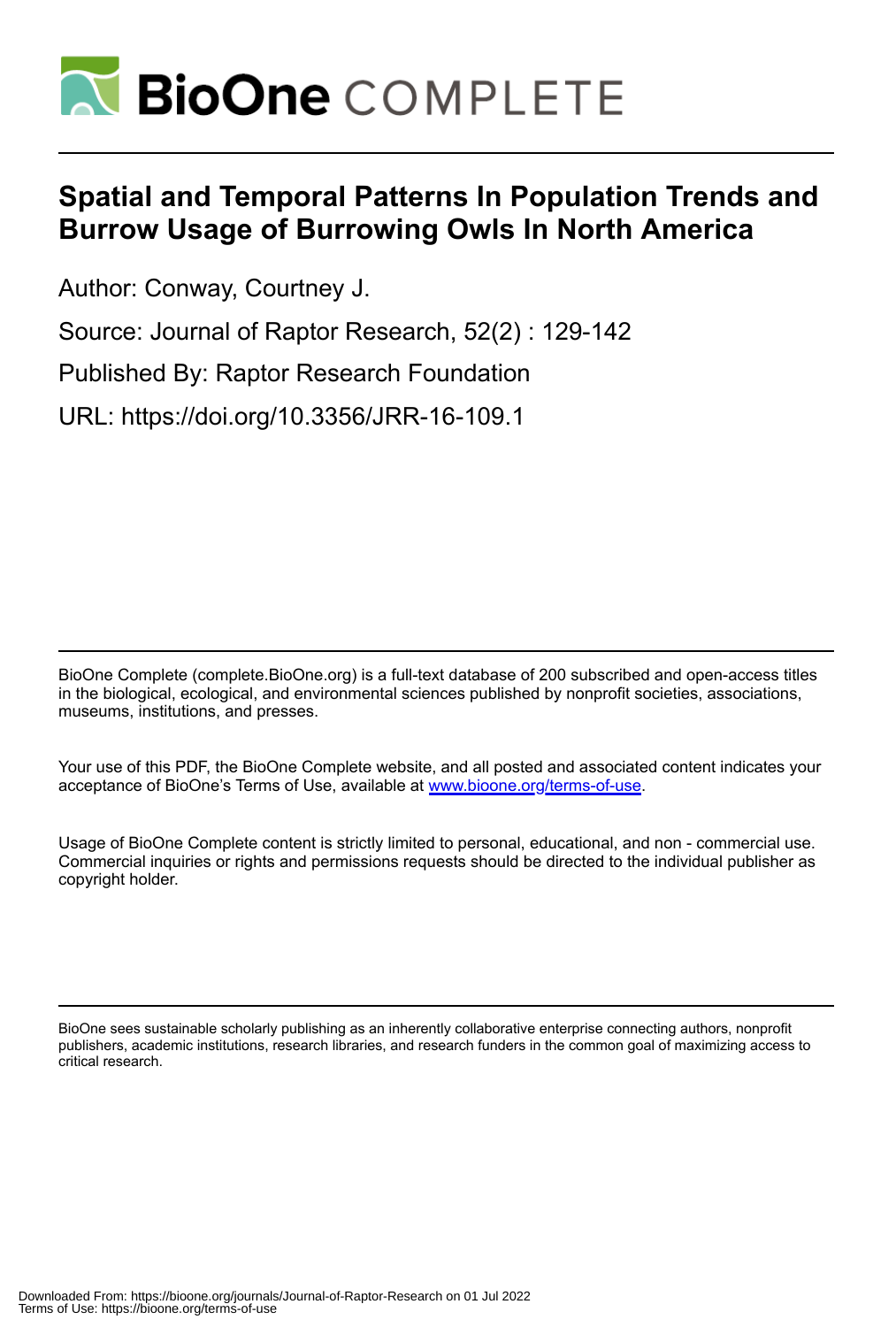# THE JOURNAL OF RAPTOR RESEARCH

# A QUARTERLY PUBLICATION OF THE RAPTOR RESEARCH FOUNDATION, INC.

VOL.  $52$  JUNE  $2018$  No. 2

J. Raptor Res. 52(2):129–142 - 2018 The Raptor Research Foundation, Inc.

# SPATIAL AND TEMPORAL PATTERNS IN POPULATION TRENDS AND BURROW USAGE OF BURROWING OWLS IN NORTH AMERICA

COURTNEY J. CONWAY<sup>1</sup>

US Geological Survey, Idaho Cooperative Fish and Wildlife Research Unit, 875 Perimeter Drive MS 1141, University of Idaho, Moscow, ID 83844 USA

ABSTRACT.—Many researchers have suggested that abundance of Burrowing Owls (Athene cunicularia) has declined in many portions of their breeding range, but a thorough review of their population trends over time is lacking. Published population trends from the North American Breeding Bird Survey program suggested that Burrowing Owl populations in the US have declined over the past 60 yr, but the declines were not considered significant until 2014. However, accurate trend estimates and the statistical significance of those estimates were hampered by low relative abundance of owls. Moreover, many authors have suggested that eradication of burrowing animals is a major cause of Burrowing Owl declines, because burrows dug by burrowing animals are a critical resource for Western Burrowing Owls (A. cunicularia hypugaea). Despite this, we currently lack a range-wide summary of the burrowing animals on which Western Burrowing Owls depend. To help fill these two information gaps, my objectives were to: (1) use Breeding Bird Survey (BBS) data to examine geographic patterns in population trends of Burrowing Owls throughout their breeding range in the USA, and (2) use past studies to provide the first summary of the spatial extent to which Western Burrowing Owls rely on the suite of burrowing animals throughout their breeding range. Significantly more BBS routes in the US show declining counts of owls than show increasing or stable counts, and the declines were most apparent prior to 1995. Counts of Burrowing Owls declined most precipitously on the northern edge and southern edge of the owl's US breeding range. Western Burrowing Owls primarily use black-tailed prairie dog (Cynomys ludovicianus) burrows in the eastern portion of their breeding range, whereas the diversity of burrowing species on which the owls depend is much greater in the western and central portions of their breeding range. Burrowing owl declines have been most apparent in portions of their range where they rely primarily on Richardson's ground squirrels (Urocitellus richardsonii), California ground squirrels (Otospermophilus beecheyi), black-tailed prairie dogs, and American badgers (Taxidea taxus).

KEY WORDS: Burrowing Owl; Athene cunicularia; Breeding Bird Survey; burrowing; burrows; distribution; fossorial; grasslands; population trend.

PATRONES ESPACIALES Y TEMPORALES EN TENDENCIAS POBLACIONALES Y USO DE MADRI-GUERAS DE ATHENE CUNICULARIA EN AMERICA DEL NORTE ´

RESUMEN.—Numerosos investigadores han sugerido que la abundancia de Athene cunicularia ha disminuido en varias partes de su área de cría; sin embargo, se hace necesario un análisis meticuloso de sus tendencias poblacionales a través del tiempo. Las tendencias poblacionales publicadas por el Censo de Aves Reproductoras de América del Norte sugieren que las poblaciones de esta especie en los Estados Unidos han disminuido durante los últimos 60 años, pero estas disminuciones no fueron consideradas como significativas hasta el 2014. Sin embargo, las estimaciones precisas de las tendencias poblacionales y la significancia estadística de dichas estimaciones se han visto obstaculizadas por la baja abundancia relativa de los búhos. Además, muchos autores han sugerido que la erradicación de animales que excavan madrigueras es una de las principales causas de las disminuciones poblacionales de A. cunicularia, debido a que las

<sup>1</sup> Email address: cconway@uidaho.edu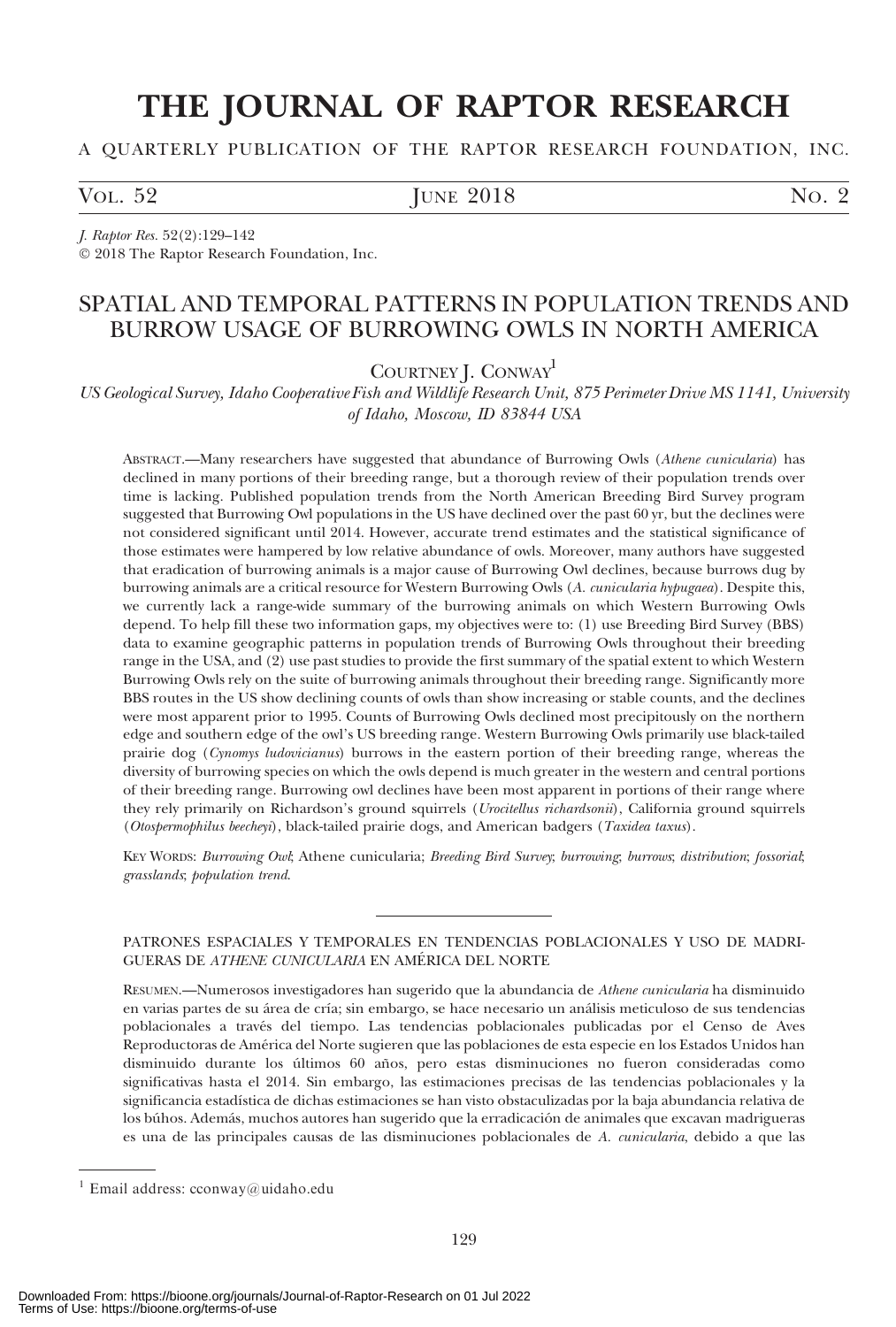madrigueras excavadas por otros animales son un recurso crítico para la subespecie A. c. hypugaea. A pesar de esto, actualmente no existe un resumen de los animales que excavan madrigueras a lo largo del área de distribución completa de A. c. hypugaea de los cuales depende esta especie. Para ayudar a completar estos vacíos de información, mis objetivos fueron: (1) utilizar datos del Censo de Aves Reproductoras (CAR) para examinar patrones geográficos en las tendencias poblacionales de A. cunicularia a lo largo de su área de cría en los Estados Unidos y (2) utilizar estudios previos para proporcionar el primer resumen de la extensio´n espacial de la que depende A. *cunicularia* a lo largo de su área de cría, basado en el conjunto de animales que excavan madrigueras. Un número significativamente mayor de transectos del CAR en los Estados Unidos muestran disminución en los conteos de A. cunicularia que conteos con crecimiento o poblaciones estables, y las disminuciones fueron más evidentes antes de 1995. Los conteos de A. *cunicularia* disminuyeron fuertemente en los límites boreal y austral del área de cría de la especie. A. cunicularia principalmente utiliza madrigueras de Cynomys ludovicianus en la parte este de su área de cría, mientras que la diversidad de especies excavadoras de madrigueras de las que A. *cunicularia* depende es mucho mayor en las zonas occidentales y australes de su área de cría. Las disminuciones poblacionales de A. cunicularia han sido más evidentes en las zonas de su área de distribución en las que dependen principalmente de Urocitellus richardsonii, Otospermophilus beecheyi, C. ludovicianus, y Taxidea taxus.

[Traducción del equipo editorial]

Burrowing Owls (Athene cunicularia) were once common breeders in grasslands throughout North America. Abundance of Burrowing Owls has declined sharply in Canada and the species is listed as endangered under the Canadian Species at Risk Act (Committee on the Status of Endangered Wildlife in Canada [COSEWIC] 2006). The population trajectory of Burrowing Owls in the US has been less clear and has been a topic of debate for decades (Haug et al. 1993, Sheffield 1997, Klute et al. 2003, Poulin et al. 2011). Burrowing Owls are listed as a Species of National Conservation Concern in the US and in every US Fish and Wildlife Service Region in which they occur (US Fish and Wildlife Service 2008), and have experienced population declines in at least some portions of their US breeding range (Smith et al. 1997, Dechant et al. 1999, Desmond et al. 2000, Wellicome and Holroyd 2001, Klute et al. 2003, Conway and Pardieck 2006, DeSante et al. 2007, but see DeSante et al. 2004, Bartok and Conway 2010). Moreover, Burrowing Owls are listed as endangered, threatened, or a species of concern in nine states (Klute et al. 2003) and several articles have documented a contraction in the spatial extent of their breeding range (Wellicome and Holroyd 2001, Macías-Duarte and Conway 2015). However, we lack a thorough examination of the available data regarding population trends of Burrowing Owls (especially in the US) and how those trends vary spatially across the species' range. To address this need, I aimed to use data from the North American Breeding Bird Survey program (Ziolkowski et al. 2010) to examine the temporal and spatial patterns

in Burrowing Owl population trends during the past 60 yr.

Documenting population trajectories of imperiled species is useful, but such information, alone, does not provide guidance on causes of declines or management actions that may help reverse declines. Many potential factors have been mentioned as causes of population declines in Burrowing Owls, but reductions in numbers of burrowing mammals is often included as one of the likely causes (Zarn 1974, Desmond and Savidge 1996, Sheffield 1997, Desmond et al. 2000, Conway et al. 2006, Conway and Pardieck 2006, Poulin et al. 2011). Burrows are a critical resource for Western Burrowing Owls (A. cunicularia hypugaea; Coulombe 1971, Zarn 1974) because they do not dig burrows themselves; they depend on the abandoned burrows of burrowing animals (in contrast, Florida Burrowing Owls, A. cunicularia floridana, dig their own burrows). Hence, persistence of the burrowing animals that dig the burrows on which Western Burrowing Owls depend likely influences population trends and persistence of the owls. Yet, no current literature summarizes the relative importance of the different burrowing species on which Western Burrowing Owls depend throughout their breeding range. To fill this data gap, I aimed to create the first summary of the symbiotic relationship between Western Burrowing Owls and the suite of species of burrowing animals on which they depend throughout their breeding range. I used range maps of burrowing animals in North America to develop a map that depicts the primary burrowing species on which Western Burrowing Owls depend throughout their range, and I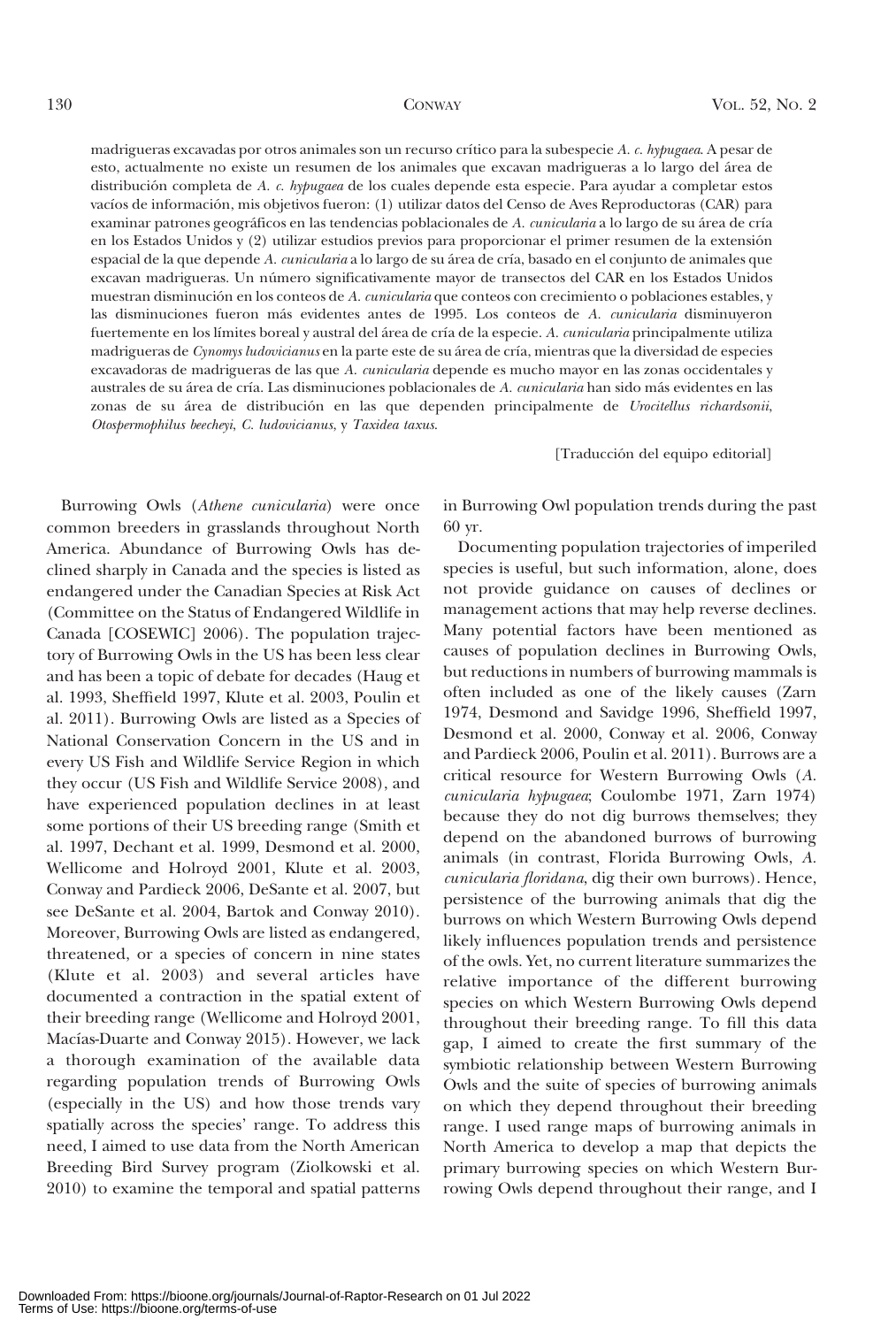

Figure 1. The average number of Burrowing Owls detected per BBS route per year (for the routes that detected  $\geq$  1 Burrowing Owl during  $\geq$  1 yr) based on the 168 BBS routes in the US that were initially surveyed prior to 1970. Error bars indicate  $\pm$  1 SE.

consulted the Burrowing Owl literature to validate the map. This map (and future revisions of it) should provide a more informed discussion of the importance of revised policies for managing the burrowing animals upon which Western Burrowing Owls depend. I then used this map to examine whether population trends of Western Burrowing Owls differed among portions of the owl's breeding range where they rely on different species of burrowing animals.

## **METHODS**

Trend Analysis from Breeding Bird Survey Data. I summarized the annual estimates of Burrowing Owl population trends over nearly 20 yr (1996–2015) from the archived results from the US Geological Survey's North American Breeding Bird Survey (BBS) program website (http://www.mbr-pwrc. usgs.gov/bbs/bbs.html; Sauer et al. 2014). The BBS is a continent-wide avian monitoring program initiated in 1966 in which qualified surveyors record the number of individual birds detected each year for all species at pre-selected points along survey routes throughout North America (Robbins et al. 1986). Each BBS survey route consists of 50 survey points at 0.8-km intervals along secondary roads and the routes are randomly chosen within grid blocks throughout North America.

Low relative abundance is one of the deficiencies that can cause bias in BBS trend estimates. The BBS credibility measures suggest that trend estimates have a ''deficiency'' that affects credibility of the trend estimate when based on species with regional abundance  $\leq 1.0$  bird/route (low abundance), and they have an ''important deficiency'' when based on species with relative abundance  $\leq 0.1$  bird/route (very low abundance). Breeding density of Burrowing Owls is relatively low in most portions of their range; the relative abundance of Burrowing Owls on BBS routes is  $\leq$ 1.0 bird/route on 74.3% of the BBS routes that have detected owls. To understand how low relative abundance can affect trend estimates, consider a region or BBS route where the relative abundance of Burrowing Owls was initially 0.5 owls/ route and after 10 yr owls were extirpated from the region (i.e., relative abundance became 0 owls/ route). With each passing year of zero counts beyond those initial 10 yr, the estimated trend in that region would become flatter and flatter (i.e., the trend estimate would approach zero). Because of the problems associated with trend estimates based on BBS data when average counts are  $\leq 1$  bird/route, I obtained the raw count data from the BBS and used linear regression to calculate a route-level trend estimate for all of the BBS routes that detected at least one Burrowing Owl and was surveyed in at least 2 yr between 1966–2015. That is, I computed separate linear regressions for each BBS route where  $\geq$ 1 owl was detected during  $\geq$ 1 yr and the route was surveyed for  $\geq$  yr.

Because of the potential bias discussed above and because I wanted to use linear regression of BBS count data for individual routes, I merely summarized the regressions for each route as to whether the slope was positive, negative, or zero. Examination of BBS count data in this way overcomes the potential bias caused by low abundance discussed above. Estimating trends from BBS count data has other potential biases as well, but data for Burrowing Owls has fewer of these problems (compared to other species) for several reasons: (1) nearly 100% of Burrowing Owls detected during roadside pointcount surveys like the BBS are detected visually rather than aurally (Conway and Simon 2003); (2) Burrowing Owls breed almost exclusively in very flat areas with little vegetation so the surveyors' visibility is typically excellent when they are in Burrowing Owl habitat; (3) Burrowing Owls routinely spend morning hours standing on a visible mound or perching on a post or wire near their nest burrow during the breeding season (Thomsen 1971); (4) most detections during the morning BBS surveys are of owls that are at or very close to their nest burrows; (5) detection probability of Burrowing Owls at known nest sites is high (often  $>60\%$ ) during morning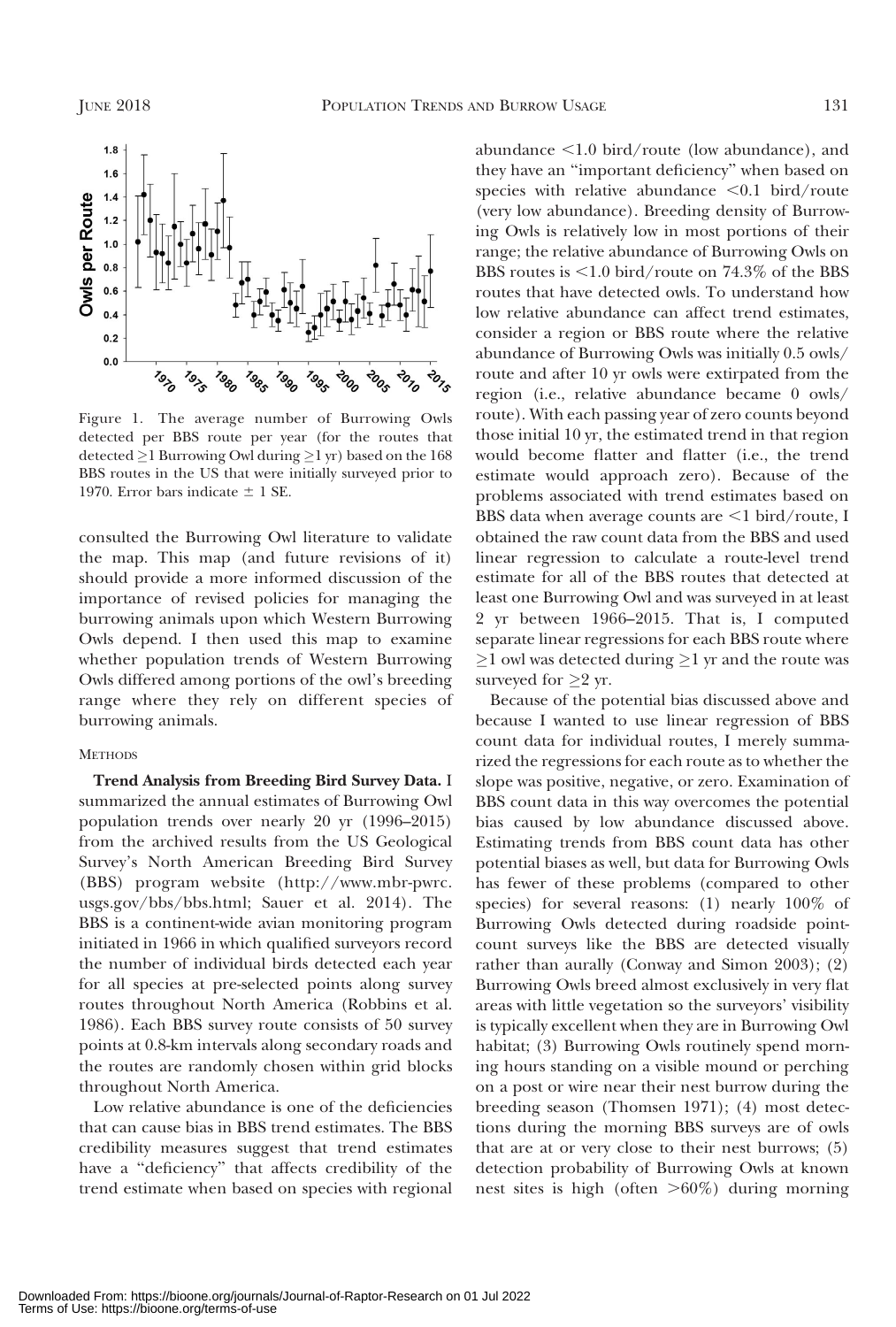spring-time surveys (Conway and Simon 2003, Conway et al. 2008); and (6) misidentification is less likely compared to other birds (Conway and Simon 2003, Conway and Pardieck 2006). Hence, after addressing the bias associated with low abundance, I believe that summaries of simple linear regressions from BBS count data are informative for Burrowing Owls (even though they may not be for species that do not share the qualities above; also see Sheffield 1997).

I used a Pearson's chi-square test to examine whether the number of BBS routes with negative trends was greater than the number of BBS routes with positive trends. I also plotted the change over the past half-century (from 1966–2015) in the average number of Burrowing Owls detected per occupied BBS route for the 168 routes in the US that were first surveyed prior to 1970. I also conducted a binary logistic regression with the BBS trend (negative or positive) as the response variable and latitude and longitude as explanatory variables to examine the spatial pattern of Burrowing Owl population trends in the US. I also included a quadratic term for both latitude and longitude to account for nonlinear patterns. I summarized BBS routes in Canada separately because we already know that Burrowing Owls in Canada have declined significantly over the past 50 yr. I used SPSS (2016) to perform statistical analyses.

Symbiotic Relationship Between Burrowing Animals and Burrowing Owls throughout their Breeding Range. I obtained shape files of the range maps for the 15 species of burrowing animals that I knew to be primary nest burrow providers for Western Burrowing Owls throughout their range in North America. I included the Florida Burrowing Owl for analyses of trend (above), but Florida Burrowing Owls excavate their own burrows, so I only examined burrow providers for Western Burrowing Owls. I obtained shape files from the International Union for Conservation of Nature (IUCN; http://maps. iucnredlist.org/) for the ranges of the primary species that dig burrows used by Western Burrowing Owls. I obtained the shape file for the range map of desert tortoise (Gopherus spp.) from the US Fish and Wildlife Service (www.fws.gov/Nevada/desert\_ tortoise/dtro/index.html). I overlaid the range maps of the burrowing animals on top of a shape file of the Western Burrowing Owl distribution (Wellicome and Holroyd 2001) that I obtained from T. Wellicome, Environment Canada. In portions of the Western Burrowing Owl's breeding range where

the range maps of burrowing animals overlapped, I inferred the primary burrow type based on the degree of coloniality (higher weight given to more colonial burrow excavators), the frequency with which the species is mentioned as a burrow provider in Burrowing Owl publications, and my own field observations. For example, I assumed that Western Burrowing Owls primarily used burrows dug by black-tailed prairie dogs (Cynomys ludovicianus) as nests, even in areas where the range of other burrowing animals overlapped that of black-tailed prairie dogs. I assumed the following hierarchy in areas where more than one burrowing animals' ranges overlapped: black-tailed prairie dog, Mexican prairie dog (Cynomys mexicanus), Gunnison's prairie dog (Cynomys gunnisoni), Utah prairie dog (Cynomys parvidens), white-tailed prairie dog (Cynomys leucurus), California ground squirrel (Otospermophilus beecheyi), round-tailed ground squirrel (Xerospermophilus tereticaudus), desert tortoise (Gopherus agassizii, Gopherus morafkai, and Gopherus evgoodei), bannertailed kangaroo rat (Dipodomys spectabilis), Nelson's kangaroo rat (Dipodomys nelsoni), Merriam's kangaroo rat (Dipodomys merriami), yellow-bellied marmot (Marmota flaviventris)/American badger (Taxidea taxus), rock squirrel (Otospermophilus variegatus), Richardson's ground squirrel (Urocitellus richardsonii)/American badger, and American badger.

The map was intended to identify the primary (most common) type of burrow used by nesting Western Burrowing Owls in each portion of the owl's breeding range, recognizing that they use more than one type of burrow in most areas. I assumed that yellow-bellied marmot and Richardson's ground squirrel were of similar importance to badgers in areas where their ranges overlapped with badgers. Marmots are uncommon and very patchily distributed throughout their range, so most Burrowing Owls use badger burrows in the areas where badger and marmot ranges overlap, but I included marmots as co-primary burrow providers in those areas because the owls seem to prefer marmot burrows in areas where marmots are indeed present. I then reviewed  $>200$  articles on Western Burrowing Owl nesting biology for information regarding the primary type of burrow that the owls used for nesting (i.e., the burrowing species that originally excavated the burrow). I plotted the location of those studies on the range map of the presumed primary burrowing animal used by Western Burrowing Owls as a way to validate the map. I also examined whether population declines differed spatially based on the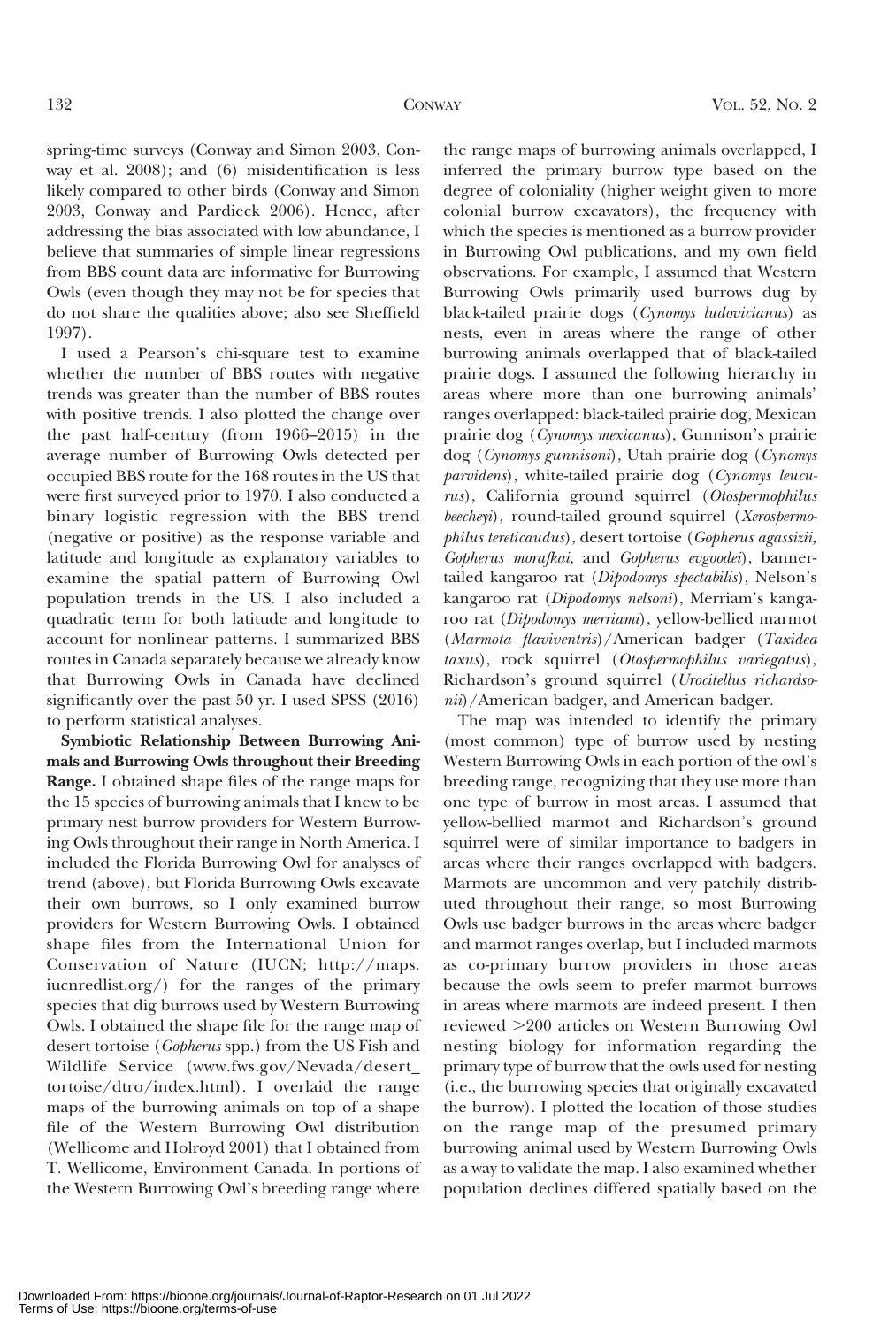Table 1. Estimates of population trend for Burrowing Owls in the US and Canada from the North American Breeding Bird Survey Program.

| $1966$ -Year <sup>a</sup> | US                    |           |                 | <b>CANADA</b>         |                 |
|---------------------------|-----------------------|-----------|-----------------|-----------------------|-----------------|
|                           | <b>TREND ESTIMATE</b> | $P$ VALUE | 95% CI          | <b>TREND ESTIMATE</b> | 95% CI          |
| $1994^{\rm a}$            | $-0.5\%$              |           |                 |                       |                 |
| 1996                      | $+0.9\%$              | 0.710     | $(-3.7, 5.4)$   |                       |                 |
| 1998                      | $+0.4\%$              | 0.830     | $(-3.4, 4.3)$   | $-11.8\%$             | $(-18.5, -5.1)$ |
| 1999                      | $-0.7\%$              | 0.830     | $(-7.3, 5.9)$   | $-12.0\%$             | $(-18.5, -5.4)$ |
| 2000                      | $-1.6\%$              | 0.560     | $(-6.9, 3.8)$   | $-11.6\%$             | $(-18.3, -4.8)$ |
| 2001                      | $-1.5\%$              | 0.570     | $(-6.5, 3.6)$   | $-12.1\%$             | $(-18.4, -5.9)$ |
| 2002                      | $-1.4\%$              | 0.570     | $(-6.2, 3.4)$   | $-13.1\%$             | $(-19.7, -6.5)$ |
| 2003                      | $-1.2\%$              | 0.630     | $(-6.1, 3.7)$   | $-13.2\%$             | $(-19.7, -6.7)$ |
| 2004                      | $-2.2\%$              | 0.500     | $(-8.5, 4.1)$   | $-13.3\%$             | $(-20.0, -6.7)$ |
| 2005                      | $-2.2\%$              | 0.500     | $(-8.7, 4.3)$   | $-13.4\%$             | $(-20.0, -6.8)$ |
| 2006                      | $-1.5\%$              | 0.650     | $(-8.0, 5.0)$   | $-13.5\%$             | $(-20.1, -6.9)$ |
| 2007                      | $-1.4\%$              | 0.640     | $(-7.5, 4.6)$   | $-12.7%$              | $(-18.7, -6.7)$ |
| 2008 <sup>b</sup>         | $-1.0\%$              |           | $(-2.7, 0.0)$   |                       |                 |
| 2009                      | $-1.5\%$              | 0.650     |                 |                       |                 |
| 2010                      | $-1.4\%$              | 0.640     |                 |                       |                 |
| 2011                      | $-1.0\%$              |           | $(-2.3, -0.1)$  | $-8.0\%$              | $(-13.4, -2.4)$ |
| 2012                      | $-1.0\%$              |           | $(-2.3, -0.1)$  | $-6.9\%$              | $(-12.4, -1.3)$ |
| 2013                      | $-1.0\%$              |           | $(-2.1, -0.1)$  | $-6.0\%$              | $(-10.6, -1.3)$ |
| 2015                      | $-0.9\%$              |           | $(-2.1, -0.05)$ | $-6.4\%$              | $(-11.1, -1.8)$ |

<sup>a</sup> Trend estimate for 1966 through year listed based on archived BBS results (Sauer et al. 2014). Trend for 1994 is from Sheffield (1997). Archived BBS trends for 1997 and 2014 are not available.

 $b$  Only survey-wide estimate available (not US and Canada separately) and no  $P$  value given.

primary burrow provider by summarizing the percent of BBS routes with negative trends within each portion of the owl's range based on the map of the primary burrow provider.

### **RESULTS**

Burrowing Owls in Canada have declined dramatically over the past 50 yr (6.0–13.5% annual rate of decline) and the BBS trend estimates for Canada have been significant since at least 1998 (Table 1). In contrast, the estimates of long-term population trends for Burrowing Owls in the US reported by the BBS program were negative but not deemed statistically significant from 1999–2010 despite the fact that the point estimate suggested a decline of  $-0.7\%$  to  $-2.2\%$  annually since 1999 (Table 1). The long-term trend estimate for Burrowing Owls in the US was significant for the first time in 2011 (i.e., the confidence interval for the trend no longer overlapped zero in the years 2011–2015; Table 1). However, population declines in the US are most apparent prior to 1995; the average number of Burrowing Owls detected per occupied BBS route declined from 0.80–1.40 owls per route during 1966–1983 to 0.20–0.70 owls per route during 1995–2014 (for the 168 routes that were initiated prior to 1970; Fig. 1).

When I examined the proportion of BBS routes with negative slopes, Burrowing Owls in the US seem more clearly to be declining (compared to inferences from an overall linear trend). More BBS routes in the US with Burrowing Owls had a negative slope than a positive one ( $\chi^2$ =14.53, df=1, *P* <0.001): 257 BBS routes had positive slopes (42%), 351 BBS routes had negative slopes (57%), and 4 routes had slopes of zero. In comparison, 9 BBS routes had positive slopes (31%) and 20 BBS routes had negative slopes (69%) in Canada ( $\chi^2 = 4.17$ , df = 1,  $P = 0.041$ ). The percentage of BBS routes that had negative slopes varied nonlinearly with latitude, but not longitude (Table 2, Fig. 2).

Western Burrowing Owls primarily use black-tailed prairie dog burrows in the eastern portion of their breeding range, whereas the diversity of burrowing species on which they depend is much greater in the northern and central portions of their breeding range (Fig. 3). Most (90%) of the study locations from published articles that mentioned the primary type of nest burrow used by Western Burrowing Owls corroborated the primary burrow usage map. The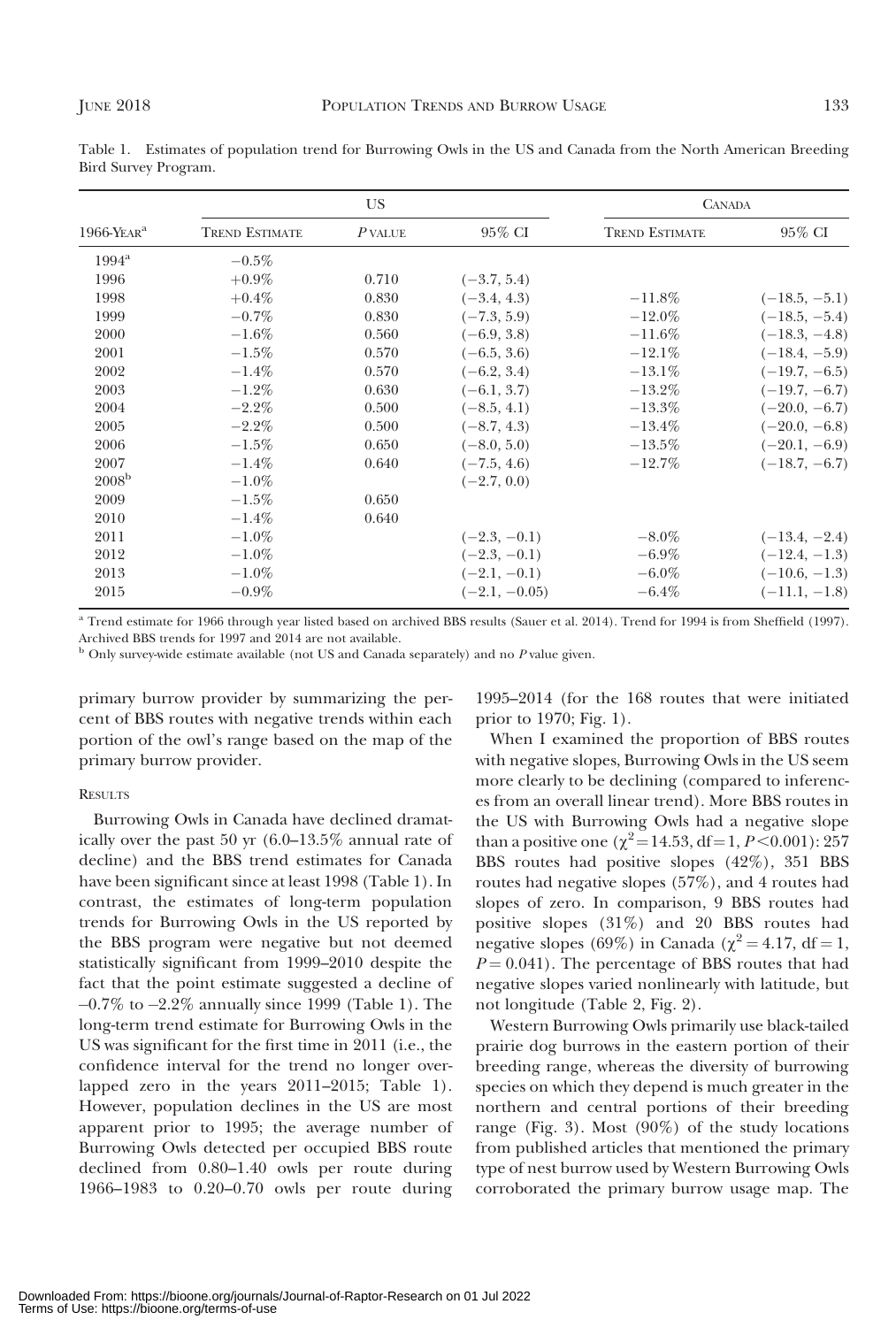Table 2. Relationship between Burrowing Owl population trajectory (increasing or decreasing) and latitude and longitude based on binary logistic regression of survey data from 1966–2015 along 612 BBS routes in the US. The quadratic term for latitude (latitude<sup>2</sup>) was significant, indicating a significant nonlinear relationship between population trajectory and latitude.  $\beta$  is the beta coefficient from a binary logistic regression and Wald is the test statistic describing how the coefficient differs from zero.

| <b>VARIABLE</b>        |         | $\pm$ SE | <b>WALD</b> | P value |
|------------------------|---------|----------|-------------|---------|
| Latitude               | 0.81    | 0.27     | 8.7         | 0.003   |
| Latitude <sup>2</sup>  | $-0.01$ | 0.01     | 9.3         | 0.002   |
| Longitude              | $-0.20$ | 0.23     | 0.8         | 0.383   |
| Longitude <sup>2</sup> | $-0.01$ | 0.01     | 0.7         | 0.387   |
| Constant               | $-26.2$ | 11.3     | 5.4         | 0.020   |

primary burrow type used by Western Burrowing Owls differed from the one predicted on the map at only 8 of the 81 study sites in past studies (the orange squares in Fig. 3). Five of the eight incongruities were in New Mexico. Based on the burrow usage map, four species of burrowing mammals are the primary burrow provider within 61% of the Western Burrowing Owl's range: black-tailed prairie dog  $(35\% \text{ of its range})$ , yellow-bellied marmot  $(11\%)$ , Richardson's ground squirrel (10%), and American badger (26% of its range, including areas where badgers are considered co-primary burrow providers along with marmots and Richardson's ground squirrels). Other burrow providers are important in more localized areas: round-tailed ground squirrel (6% of the owl's range), rock squirrel (6% of the



Figure 2. The relationship between latitude and the percent of BBS routes with negative trends (1966–2015) for 612 BBS routes in the US. To illustrate the relationship, the 612 routes were split into 10 latitudinal bins with equal numbers of BBS routes. The numbers on the x-axis are the mid-points of those 10 latitudinal bins.

owl's range), Gunnison's prairie dog (5% of owl's range), California ground squirrel (5% of owl's range), and seven other species that were the primary burrow provider in  $<5\%$  of Western Burrowing Owl's range (Fig 3).

The percent of BBS routes with negative population trends was highest in portions of the owl's range where the primary burrow provider was Richardson's ground squirrel, California ground squirrel, blacktailed prairie dog, and American badger (Table 3, Fig. 3). These regions were in the northernmost, westernmost, and easternmost portions of the Western Burrowing Owl's range.

## **DISCUSSION**

Population trend estimates from the BBS program suggested nonsignificant trends for Burrowing Owls in the US for many years. The BBS program changed analytical methods in 2011 and the long-term trends for Burrowing Owls in the US were significantly negative for the first time in 2011. Most of the declines in Burrowing Owl abundance occurred in the 1970s, 1980s, and early 1990s, but the analytical methods used prior to 2011 did not detect a significant decline. However, population declines of the magnitude suggested by the point estimates even in years prior to 2011  $(-0.7\%$  to  $-2.2\%$ annually) are substantial even though they are likely underestimates of the rates of decline and were not statistically significant. A 1% annual decline in abundance over a 49-yr period (e.g., 1966–2015) equates to a 39% decline in abundance over those 49 yr. Low relative abundance of Burrowing Owls likely affected the statistical power of the trend estimates from the earlier analytical method. Indeed, numerous local and regional studies have documented population declines of Burrowing Owls (Desmond et al. 2000, Klute et al. 2003, Conway and Pardieck 2006).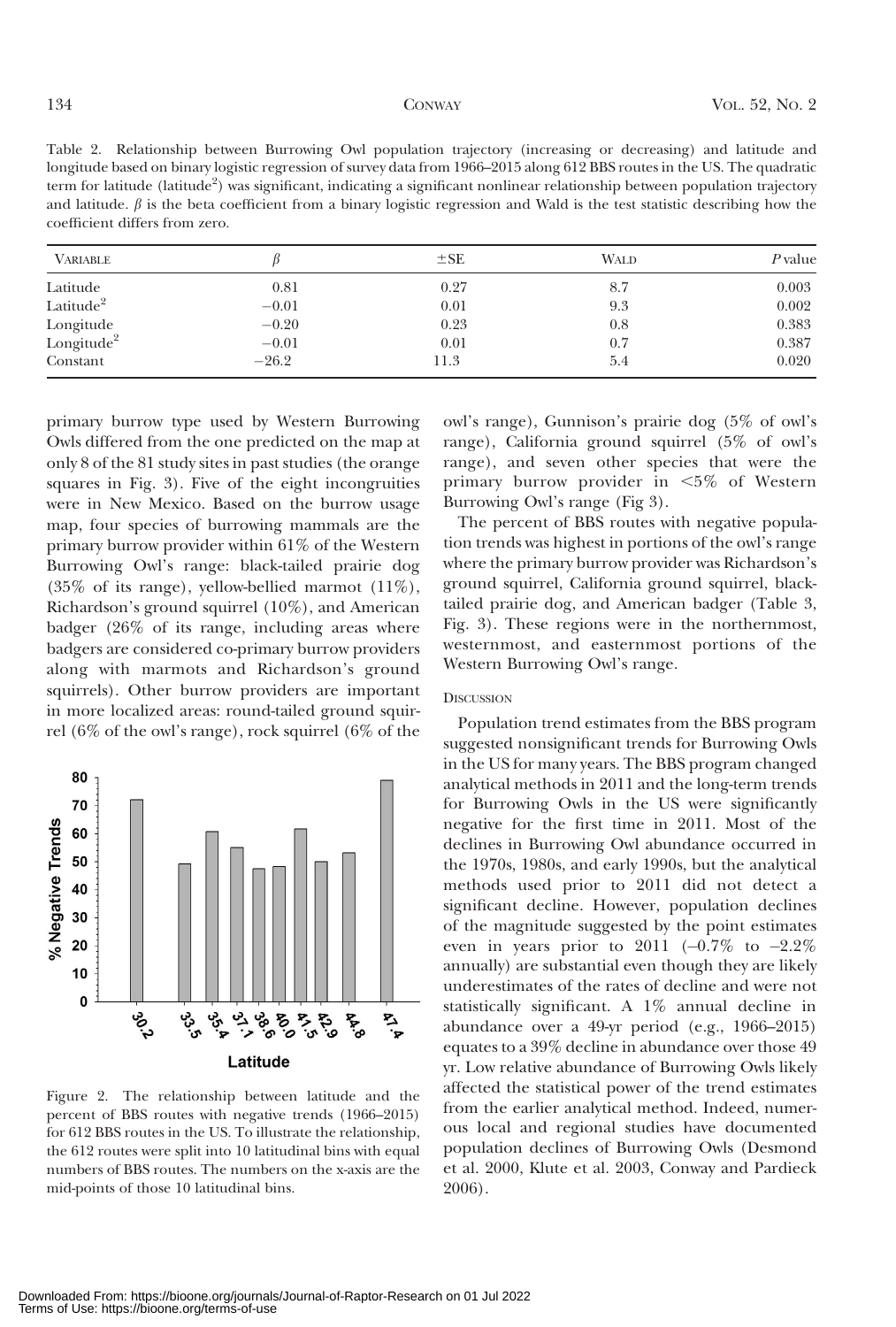Our methods did not control for changes in BBS surveyors over time. Failure to include observer as a covariate when estimating linear trends in BBS counts usually results in a positive bias in trend estimates (Sauer et al. 1994), so the higher proportion of negative trends on BBS routes is likely real and may actually be higher than what is reported here. Why have Burrowing Owls at the northernmost and southernmost portions of their US breeding range declined more than owls in the central portion of their US range? One hypothesis is that there are fewer burrow excavators at these latitudes. For example, perhaps the abundance and distribution of Richardson's ground squirrels, American badgers, and black-tailed prairie dogs have declined more so than other burrowing animals on which Burrowing Owls depend in the central portion of their US range (Fig. 3). Indeed, burrow availability is considered a primary habitat feature in the northern portions of the owl's range (Uhmann et al. 2001, Lantz et al. 2007) and the owl's population trends were more likely to be negative in portions of their range where they rely on these three species compared to other portions of their range (Table 3). Robust estimates of the extent of population declines among the different species of burrowing animals are needed to more rigorously test this hypothesis, but such estimates are currently lacking. Abundance of American badgers has declined, especially in the northern part of their range and in portions of their range where prairie dogs were formerly more abundant (Reid and Helgen 2008), and marmots are frequently removed by landowners in the northern portions of the US (C. Conway unpubl. data). Alternatively, the higher rates of decline in the northernmost portion of the owl's range may not be related to latitudinal variation in the types of burrows used, but rather may reflect differential changes in migratory behavior for owls in northern latitudes (Macías-Duarte 2011, Macías-Duarte and Conway 2015) or differences in farming practices, urbanization, or the differential effects of climatic changes (e.g., drought) or sylvatic plague at different latitudes. Indeed, Burrowing Owls have substantial intraspecific variation in reproductive traits (Conway et al. 2012) and latitudinal variation in these traits may contribute to the latitudinal variation in population trend (and provide clues to its underlying cause).

BBS routes are roadside surveys, so the trend estimates derived from BBS count data represent population trends of Burrowing Owls near roads.

This is less likely to bias trend estimates of Burrowing Owls compared to similar approaches based on data for other bird species because Burrowing Owls do not seem to avoid roads. Indeed, daytime space use by owls in Canada showed they preferred fences (which are often along roads) and gravel and dirt roads, but avoided paved roads with high-speed traffic (Scobie et al. 2014). Additionally, owls seem to preferentially nest and forage near roads in at least some portions of their range (Haug et al. 1993, Conway and Pardieck 2006, Poulin et al. 2011). Another bias associated with trend estimates from BBS count data (or any count data) is the first-time effect; an observer's skill level increases after his or her first year of surveys (Kendall et al. 1996). The first-time effect is likely small for Burrowing Owls compared to other birds for the reasons mentioned above, and it causes trend estimates to be positively biased (Kendall et al. 1996), so the rate of decline may be even greater if the first-time effect influences Burrowing Owl counts on BBS routes. Some of the biases associated with trend estimates from BBS counts could be ameliorated if range-wide surveys designed specifically for Burrowing Owls were conducted (Holroyd and Wellicome 1997, Conway and Simon 2003, Conway et al. 2008).

Western Burrowing Owls rely on burrows dug by burrowing animals for nesting, roosting, and escape from predators and thermal extremes. Western Burrowing Owls modify and expand existing burrows, but they rarely initiate new burrows. Hence, burrowing animals are a critical resource for Western Burrowing Owls, and the fate and protection of the burrowing animals that dig the burrows on which owls depend likely influence population trends and persistence of Western Burrowing Owls (Wellicome and Holroyd 2001). As such, preservation of colonial burrowing animals is often one of the most common recommendations regarding methods to help conserve Burrowing Owls (Zarn 1974, Holroyd et al. 2001). The map presented here is the first effort to summarize and map the primary burrow types used by Western Burrowing Owls throughout their breeding range in North America. The map proved to be quite accurate when validated against 81 studies that reported the primary type of burrow used by nesting Western Burrowing Owls. The one area where the map did not perform well was New Mexico: five of the six Burrowing Owl studies in New Mexico were conducted within the IUCN range of black-tailed prairie dogs but they reported that owls primarily rely on a species other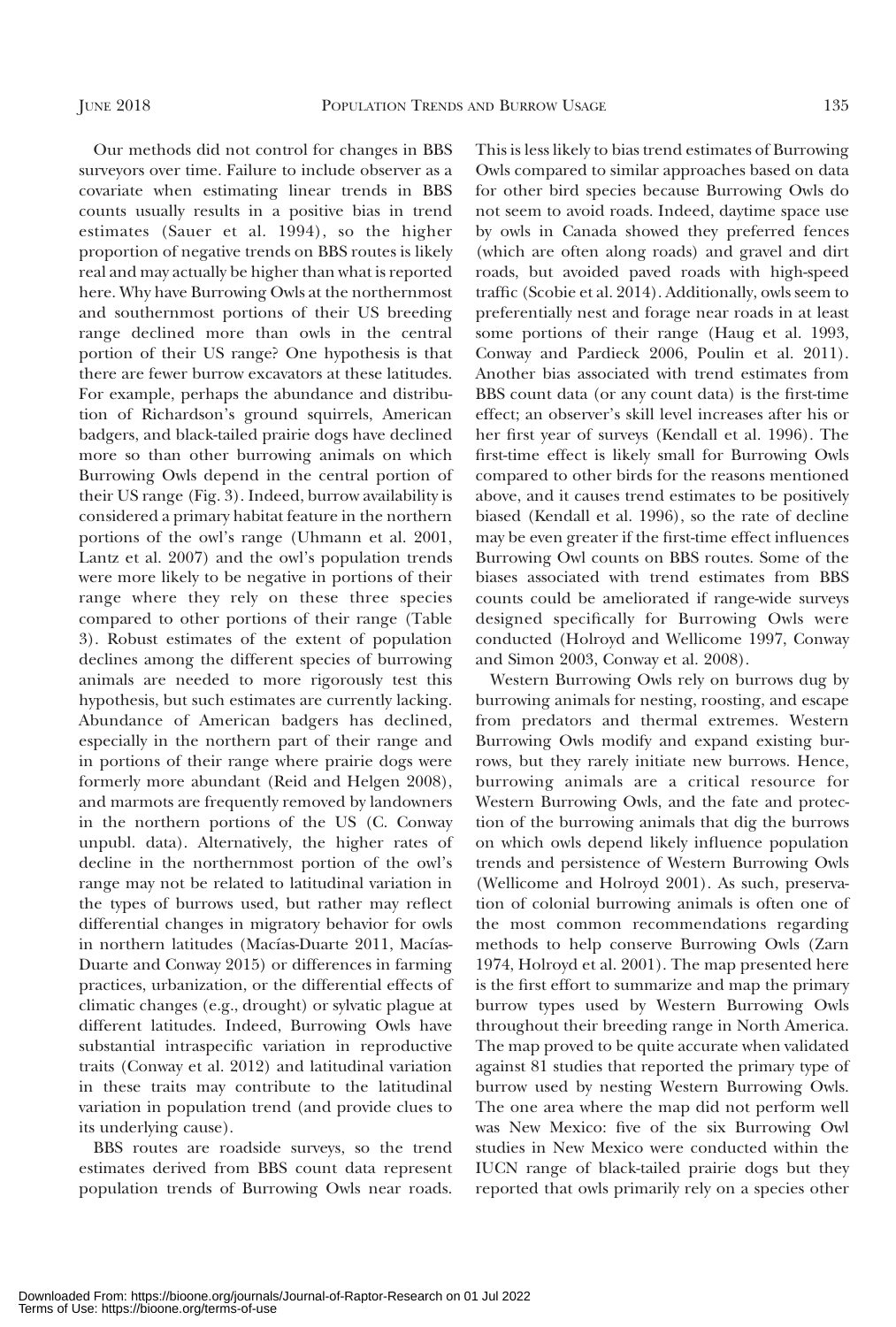

Figure 3. The Western Burrowing Owl uses abandoned burrows dug by burrowing animals for its nest burrow and the primary architect of the owl's nest burrows differs throughout the owl's breeding range in North America. The map is based on the overlap in the distribution of Western Burrowing Owls and the distributions of the burrowing animals that dig the burrows that the owls primarily use. White areas on the map indicate areas outside the Western Burrowing Owl's range and the hatched areas indicate portions of the owl's historical range where it no longer occurs (based on Wellicome and Holroyd 2001). The different colors represent the assumed species of burrowing animal on which the Western Burrowing (Figure caption continued on the bottom of the next page.)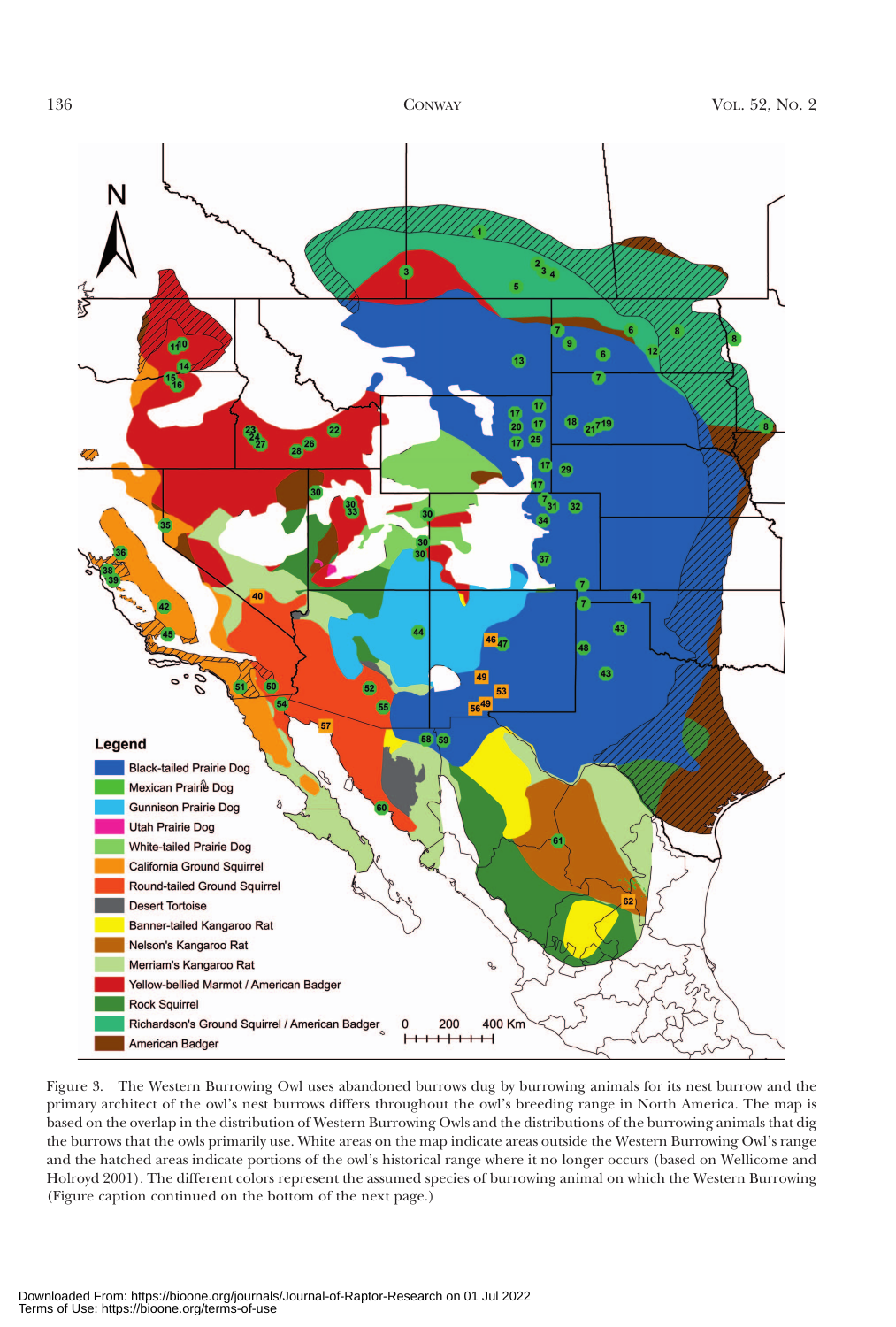| <b>PRIMARY BURROW PROVIDER</b>               | <b>BBS ROUTES WITH NEGATIVE TRENDS (%)</b> | <b>NO. OF BBS ROUTES</b> |
|----------------------------------------------|--------------------------------------------|--------------------------|
| Richardson's ground squirrel/American badger | 83.3                                       | 18                       |
| California ground squirrel                   | 70.7                                       | 41                       |
| American badger                              | 66.7                                       | 9                        |
| Black-tailed prairie dog                     | 59.6                                       | 302                      |
| Yellow-bellied marmot/American badger        | 52.3                                       | 88                       |
| Round-tailed ground squirrel                 | 53.3                                       | 30                       |
| Merriam's kangaroo rat                       | 50.0                                       | 4                        |
| Gunnison prairie dog                         | 44.4                                       | 27                       |
| White-tailed prairie dog                     | 37.0                                       | 25                       |
| Rock squirrel                                | 33.3                                       | 9                        |
| Total <sup>a</sup>                           | 57.7                                       | 553                      |

Table 3. Percent of BBS routes with a negative trend (1966–2015) within portions of the Burrowing Owl's range that differ based on the primary burrower provider (i.e., the polygons in Fig. 3).

<sup>a</sup> Fifty-five routes were outside of the published range of the western Burrowing Owl and hence were excluded from this summary.

than black-tailed prairie dogs. This lack of congruence in New Mexico could reflect: (1) a lack of precision in the IUCN range maps in New Mexico, or (2) that black-tailed prairie dogs may have been eradicated in areas where Western Burrowing Owl studies have been conducted in New Mexico. For example, several studies in New Mexico reported that Western Burrowing Owls used rock squirrel, badger, or kangaroo rat burrows and that prairie dogs were not present in their area (despite being within the IUCN range).

With the exception of New Mexico, 67 of the 68 Western Burrowing Owl studies in the US and Canada corroborated the assumptions in the burrow

usage map. I was not able to adequately validate the map in several portions of the Western Burrowing Owl range because I was unable to find studies in those areas that mentioned the primary burrow provider. I recommend that investigators who work in the following areas record the primary burrow provider to help further validate the map: Mexico, Nevada, northern Arizona, and southern Utah. The map suggests that conservation of black-tailed prairie dogs, American badgers, California ground squirrels, and round-tailed ground squirrels may be particularly important to the conservation and persistence of Western Burrowing Owls, as these four species are the primary burrow providers in the

 $\leftarrow$ Owl primarily relies in that portion of its range (see text for rationale). The numbered symbols are the locations of studies that have reported the primary type of burrow used by nesting Western Burrowing Owls and whether the study corroborated (green circle) or did not corroborate (orange square) the assumptions of the map: (1) Haug 1985; (2) James et al. 1990; (3) Scobie 2015; (4) Wellicome et al. 1997; (5) Warnock and Skeel 2002; (6) Stewart 1975, Murphy et al. 2001; (7) Dominguez 2010; (8) Grant 1965; (9) Davies and Restani 2006; (10) Conway et al. 2006; (11) Climpson 1977; (12) Konrad and Gilmer 1984; (13) Restani et al. 2001; (14) Conway et al. 2006, Smith and Conway 2007, 2011; (15) Holmes et al. 2003; (16) Green and Anthony 1989; (17) Conway and Simon 2003; (18) Griebel 2000, Griebel and Savidge 2007; (19) MacCracken et al. 1985; (20) C. Conway unpubl. data, Conway and Simon 2003; (21) Martell et al. 1993; (22) Gleason 1978, Gleason and Johnson 1985; (23) Brady 2004, King and Belthoff 2001; (24) Belthoff et al. 1995; (25) Conway et al. 2005, Lantz et al. 2007, Lantz and Conway 2009; (26) Rich 1986; (27) Brady 2004; (28) Rich 1984; (29) Desmond et al. 2000; (30) C. Lundblad pers. comm.; (31) Conrey 2010; (32) Hughes 1993; (33) Smith and Murphy 1973; (34) Plumpton and Lutz 1993, Plumpton 1992; (35) Neel 1999; (36) Johnson 1997; (37) C. Conway unpubl. data; (38) Thomsen 1971; (39) Trulio 1997; (40) Hall et al. 2003, Steen et al. 1997, Greger and Hall 2009; (41) Butts 1972, Butts and Lewis 1982; (42) Gervais 2002, Gervais et al. 2003; (43) Ray et al. 2016, Teaschner 2005; (44) Bayless and Beier 2011; (45) Ronan 2002, Ronan and Rosenberg 2014; (46) Arrowood et al. 2001, Martin 1973; (47) Hawks Aloft 2003; (48) Ross 1974; (49) Berardelli et al. 2010; (50) Rosenberg and Haley 2004, Catlin 2004, Bartok and Conway 2010; (51) Unitt 2004; (52) Conway et al. 2007, Ogonowski and Conway 2009; (53) Johnson et al. 1997; (54) Itubarría-Rojas 2002; (55) Ogonowski and Conway 2009, Conway and Ogonowski 2005; (56) Best 1969; (57) A. Macías-Duarte pers. comm.; (58) Russell and Monson 1998; (59) Dominguez 2010, McNicoll 2005; (60) Mac´ıas-Duarte 2011; (61) Rodriguez-Estrella and Ortega-Rubio 1993; (62) Ruiz Ayma et al. 2016.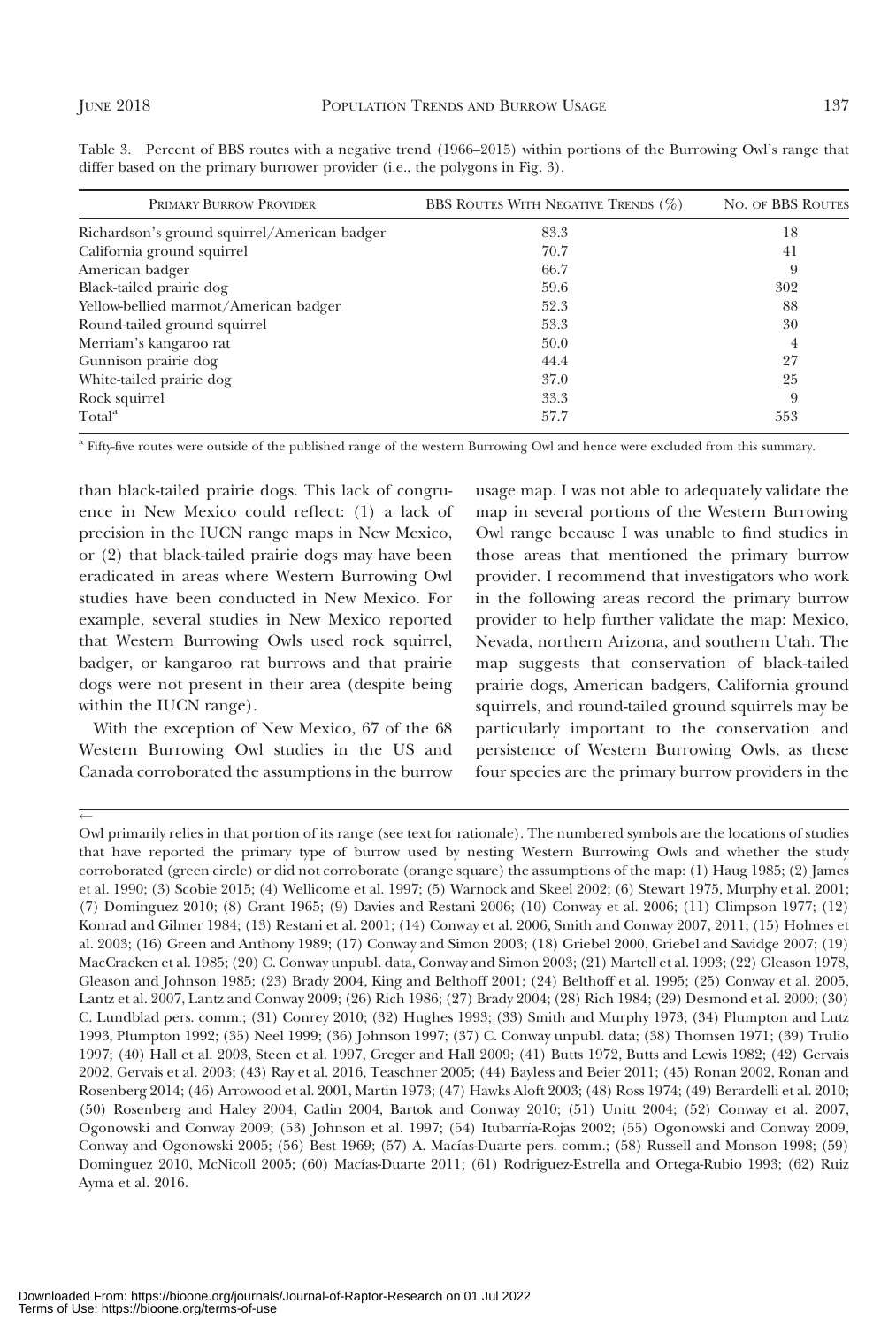majority of the owl's range in the US and Canada. A broad-scale map like this cannot be 100% accurate in every location in North America because Western Burrowing Owls use a variety of burrow types in most portions of their range. For example, Burrowing Owls will also use the burrows of skunk, fox, coyote (Canis latrans), armadillo, other ground squirrel species (Townsend's [*Urocitellus townsendii*], etc.), and other burrowing animals not depicted on the map. Hence, this map is a simplified depiction of the burrowers that are important to Western Burrowing Owls, and conservationists or managers should not assume that, for a given area, only the species depicted in this map is important for Western Burrowing Owls. Indeed, in some instances, the primary burrow type may be in such low abundance that it is not the most commonly used burrow type. Despite these caveats, this map will provide a template for future refinement regarding the primary burrow providers for Western Burrowing Owls, and this map and future refinements of it will promote analyses regarding whether spatial patterns in declines in Western Burrowing Owl abundance are related to the burrowing species that dig the burrows on which they depend. This map can also be used to assess whether demographic traits and population viability vary among regions based on the primary burrowing species that provides burrows for Western Burrowing Owls. As such, this map may help future investigators generate and test hypotheses regarding the most likely cause(s) of observed population declines in Western Burrowing Owls.

What are the characteristics of underground burrows that make those created by one burrowing species more preferable to Western Burrowing Owls compared to those of another species? Diameter, depth, slope, number of turns, number of entrances, soil associations, longevity, and distance between adjacent burrows are some of the many burrow characteristics that likely vary among burrow providers and many of these traits affect use by Western Burrowing Owls (Belthoff and King 2002). Indeed, Western Burrowing Owls show preferences for some of these features (Smith and Belthoff 2001), but more research is needed to quantify how the burrows created by the different burrowing species differ from what Western Burrowing Owls prefer. Of the suite of burrowing animals that create burrows that are subsequently used by Western Burrowing Owls, some are likely more important to the conservation of owls than others. Some of the species depicted in the burrow usage map (Fig. 3)

have experienced substantial declines in abundance and distribution (e.g., black-tailed prairie dogs, and American badgers). Other species have likely fared much better over the past century (e.g., round-tailed ground squirrels, white-tailed prairie dogs, and rock squirrels). Most Burrowing Owl publications do not state what species created the burrows used by owls in their study site. Those that do, often only state the primary species, and the few that describe all burrow types used by owls rarely state the proportions for each burrow type used or even rank their relative importance. This is surprising given the importance of burrowing animals to Western Burrowing Owls. I urge future authors to document and report the burrow types used by Western Burrowing Owls in their study area, so that more detailed versions of the map included here are possible. For example, future revisions of the burrower provider map should include ''secondary'' and ''tertiary'' species of burrowers used by owls in each portion of their range so that the map can better inform Western Burrowing Owl conservation efforts.

# ACKNOWLEDGMENTS

B. Stevens helped create the map in Figure 3. Many of the results included in this paper would not be possible without the many volunteers who conduct BBS surveys annually. G. Holroyd, J. Belthoff, and three anonymous reviewers provided comments on an earlier version that improved this report. Any use of trade, firm, or product names is for descriptive purposes only and does not imply endorsement by the US Government.

### LITERATURE CITED

- Arrowood, P. C., C. A. Finley, and B. C. Thompson (2001). Analyses of Burrowing Owl populations in New Mexico. Journal of Raptor Research 35:362–370.
- Bartok, N., and C. J. Conway (2010). Factors affecting the presence of nesting Burrowing Owls in an agricultural landscape. Journal of Raptor Research 44:286–293.
- Bayless, T. A., and P. Beier (2011). Occurrence and habitat characteristics of Burrowing Owl nests in Gunnison's prairie dog colonies of northeastern Arizona. Journal of the Arizona-Nevada Academy of Science 42:65–74.
- Belthoff, J. R., and A. R. King (2002). Nest-site characteristics of Burrowing Owls (Athene cunicularia) in the Snake River Birds of Prey National Conservation Area, Idaho, and applications to artificial burrow installation. Western North American Naturalist 62:112–119.
- Belthoff, J. R., A. R. King, J. Doremus, and T. Smith (1995). Monitoring Post-fledging Burrowing Owls in Southwestern Idaho. Unpublished Report. Technical Bulletin No. 95-8. Bureau of Land Management, Boise, ID, USA.
- Berardelli, D., M. J. Desmond, and L. Murray (2010). Reproductive success of Burrowing Owls in urban and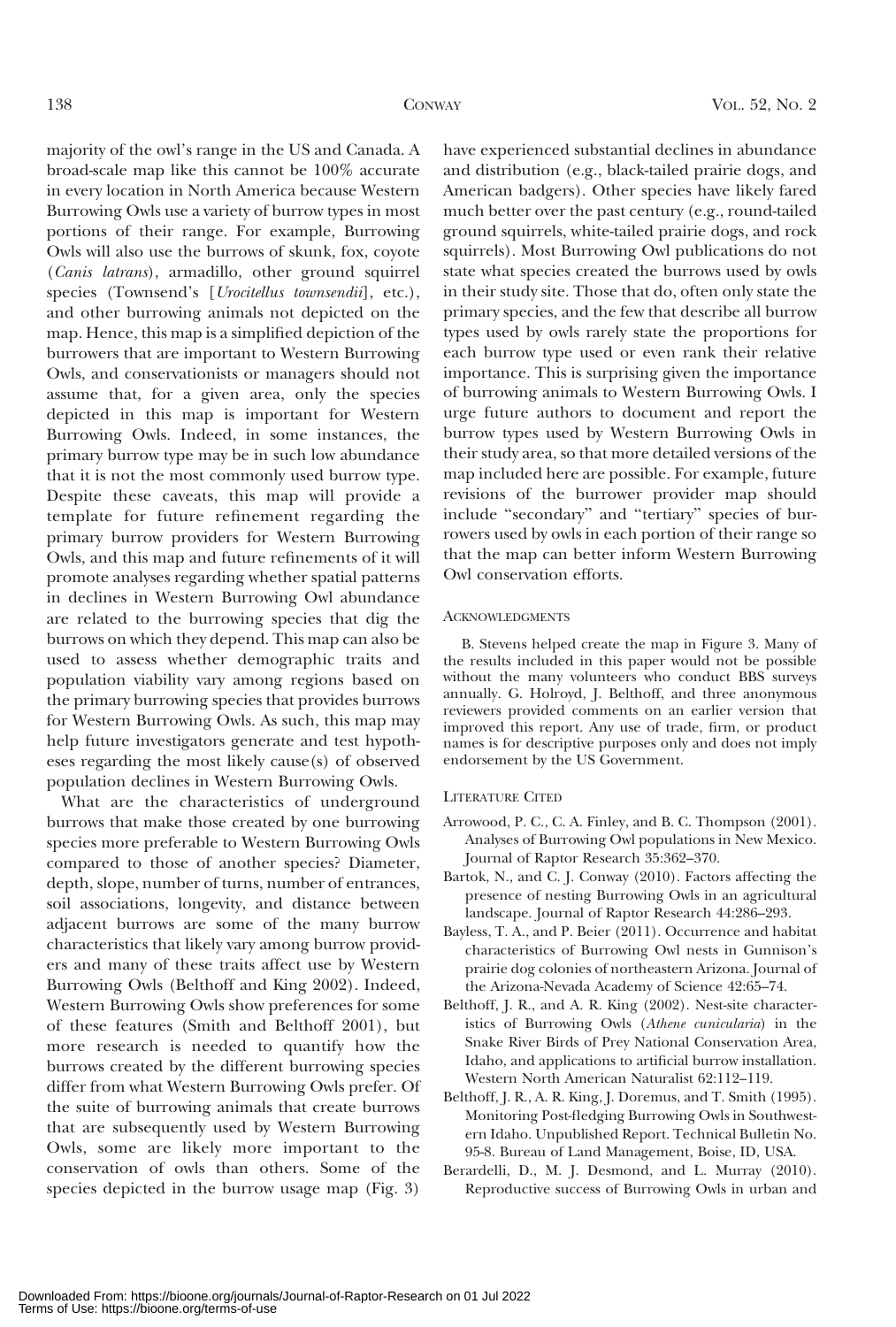grassland habitats in southern New Mexico. Wilson Journal of Ornithology 122:51–59.

- Best, T. R. (1969). Habitat, annual cycle and food of Burrowing Owls in southcentral New Mexico. M.S. thesis, New Mexico State University, Las Cruces, NM, USA.
- Brady, R. S. (2004). Nest lining behavior, nest microclimate, and nest defense behavior of Burrowing Owls. M.S. thesis, Boise State University, Boise, ID, USA.
- Butts, K. O. (1972). Observations on the ecology of Burrowing Owls, western Oklahoma. Scissortail 18:19.
- Butts, K. O., and J. C. Lewis (1982). The importance of prairie dog Cynomys ludovicianus towns to Burrowing Owls Athene cunicularia hypugaea in Oklahoma. Proceedings of the Oklahoma Academy of Science 62:46–52.
- Catlin, D. H. (2004). Factors affecting within-season and between-season breeding dispersal of Burrowing Owls in California. M.S. thesis, Oregon State University, Corvallis, OR, USA.
- Climpson, J. T. (1977). Feeding ecology and selected other aspects of the behavior and ecology of the Burrowing Owl (Speotyto cunicularia). M.S. thesis, Washington State University, Pullman, WA, USA.
- Conrey, R. C. Y. (2010). Breeding success, prey use, and mark-resight estimation of Burrowing Owls nesting on black-tailed prairie dog towns: plague affects a nonsusceptible raptor. Ph.D. dissertation, Colorado State University, Ft. Collins, CO, USA
- Conway, C. J., V. Garcia, M. D. Smith, L. A. Ellis, and J. Whitney (2006). Comparative demography of Burrowing Owls within agricultural and urban landscapes in southeastern Washington. Journal of Field Ornithology 77:280–290.
- Conway, C. J., V. Garcia, M. D. Smith, and K. Hughes (2008). Factors affecting detection of Burrowing Owl nests during standardized surveys. Journal of Wildlife Management 72:688–696.
- Conway, C. J., S. J. Lantz, and S. H. Anderson (2005). Demographic Consequences of Habitat Use by Burrowing Owls in Northeastern Wyoming. Final Report. Wildlife Research Report No. 2005-05. USGS, Arizona Cooperative Fish and Wildlife Research Unit, Tucson, AZ, USA.
- Conway, C. J., and M. S. Ogonowski (2005). Determining Migratory Status of Burrowing Owls in the Tucson Basin. Final Report to Arizona Bird Conservation Initiative. Wildlife Research Report No. 2005-06. USGS, Arizona Cooperative Fish and Wildlife Research Unit, Tucson, AZ, USA.
- Conway, C. J., M. S. Ogonowski, and A. Macías-Duarte (2007). Influence of Land-use on Migratory Status of Burrowing Owls Nesting in Casa Grande Ruins National Monument and Wintering in Northern Mexico. Wildlife Research Report No. 2007-03. USGS, Arizona Cooperative Fish and Wildlife Research Unit, Tucson, AZ, USA.
- Conway, C. J., and K. L. Pardieck (2006). Population trajectory of Burrowing Owls in eastern Washington. Northwest Science 80:292–297.
- Conway, C. J., and J. Simon (2003). Comparison of detection probability associated with Burrowing Owl survey methods. Journal of Wildlife Management 67:501–511.
- Conway, M., C. J. Conway, and C. P. Nadeau (2012). Intraspecific variation in reproductive traits of Burrowing Owls. Journal of Ethology 30:395–402.
- Committee on the Status of Endangered Wildlife in Canada (COSEWIC) (2006). COSEWIC Assessment and Update Status Report on the Burrowing Owl Athene cunicularia in Canada. Committee on the Status of Endangered Wildlife in Canada, Ottawa, ON, Canada. http://www. registrelep-sararegistry.gc.ca/document/default\_e. cfm?documentID=998.
- Coulombe, H. N. (1971). Behavior and population ecology of the Burrowing Owl, Speotyto cunicularia, in the Imperial Valley of California. The Condor 73:162–176.
- Davies, J. M., and M. Restani (2006). Survival and movements of juvenile Burrowing Owls during the post-fledging period. The Condor 108:282–291.
- Dechant, J. A., M. L. Sondreal, D. H. Johnson, L. D. Igl, C. M. Goldade, P. A. Rabie, and B. R. Euliss (1999). Effects of Management Practices on Grassland Birds: Burrowing Owl. US Geological Survey, Northern Prairie Wildlife Research Center, Jamestown, ND, USA.
- DeSante, D. F., E. D. Ruhlen, and D. K. Rosenberg (2004). Density and abundance of Burrowing Owls in the agricultural matrix of the Imperial Valley, California. Studies in Avian Biology 27:116–119.
- DeSante, D. F., E. D. Ruhlen, and R. Scalf (2007). The distribution and relative abundance of Burrowing Owls in California during 1991–1993: Evidence for a declining population and thoughts on its conservation. In Proceedings of the California Burrowing Owl Symposium (J. H. Barclay, K. W. Hunting, J. L. Lincer, J. Linthicum, and T. A. Roberts, Editors). Bird Populations Monographs No. 1. The Institute for Bird Populations and Albion Environmental, Inc., Point Reyes Station, CA, USA. pp. 1–41.
- Desmond, M. J., and J. E. Savidge (1996). Factors influencing Burrowing Owl (Speotyto cunicularia) nest densities and numbers in western Nebraska. American Midland Naturalist 136:143–148.
- Desmond, M. J., J. E. Savidge, and K. M. Eskridge (2000). Correlations between Burrowing Owl and black-tailed prairie dog declines: a 7-year analysis. Journal of Wildlife Management 64:1067–1075.
- Dominguez, D. R. (2010). Stable isotopes reveal high breeding dispersal of a migratory owl. M.S. thesis, New Mexico State University, Las Cruces, NM, USA.
- Gervais, J. A. (2002). Evaluating space use and pesticide exposure risk for Burrowing Owls in an agricultural environment. Ph.D. dissertation, Oregon State University, Corvallis, OR, USA.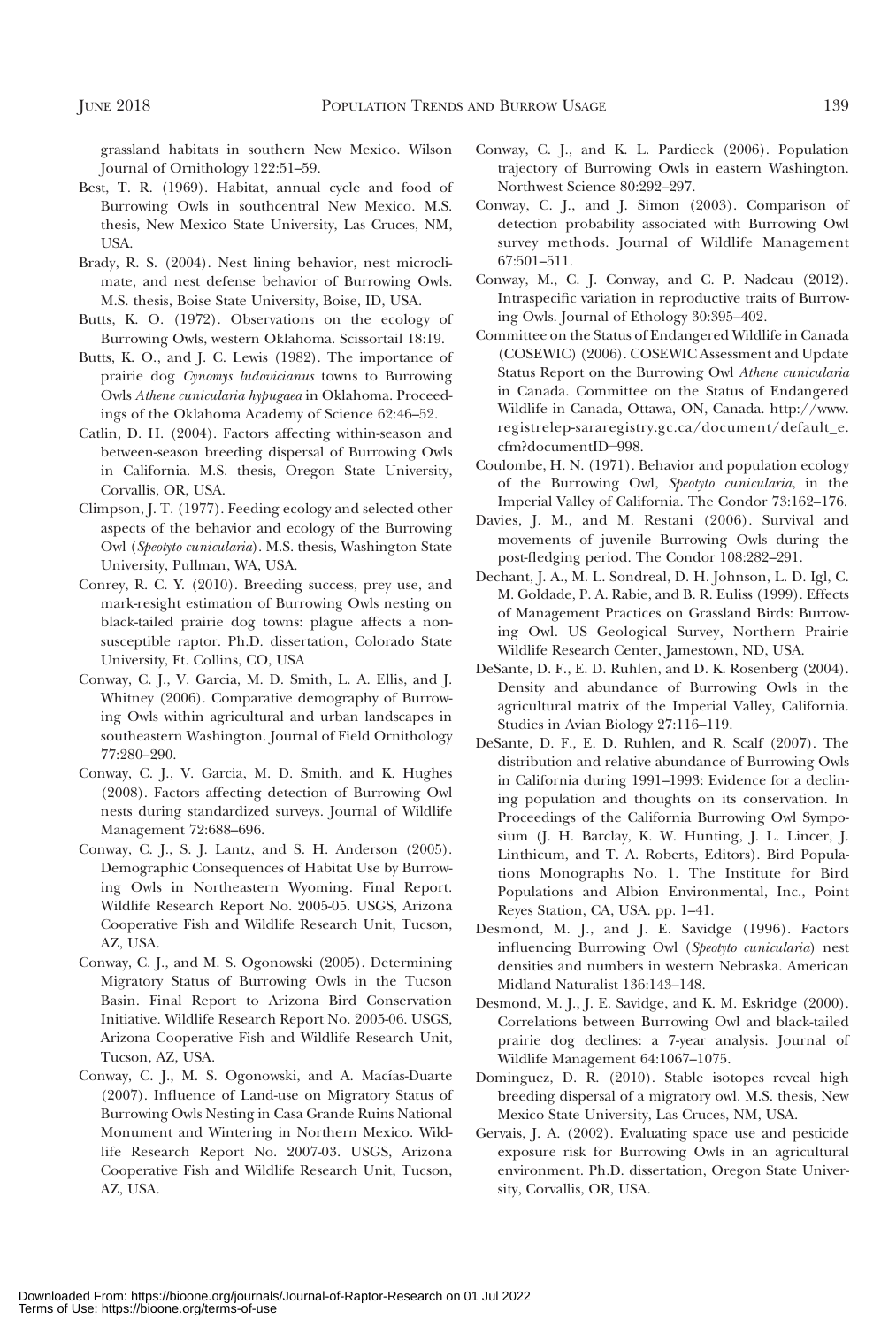- Gervais, J. A., D. K. Rosenberg, and R. G. Anthony (2003). Space use and pesticide exposure risk of male Burrowing Owls in an agricultural landscape. Journal of Wildlife Management 67:156–165.
- Gleason, R. S. (1978). Aspects of the breeding biology of Burrowing Owls in southeastern Idaho. M.S. thesis, University of Idaho, Moscow, ID, USA.
- Gleason, R. S., and D. R. Johnson (1985). Factors influencing nesting success of Burrowing Owls (Athene cunicularia) in southeastern Idaho (USA). Great Basin Naturalist 45:81–84.
- Grant, R. A. (1965). The Burrowing Owl in Minnesota. Loon 37:2–17.
- Green, G. A., and R. G. Anthony (1989). Nesting success and habitat relationships of Burrowing Owls in the Columbia Basin, Oregon. The Condor 91:347–354.
- Greger, P. D., and D. B. Hall (2009). Burrow occupancy patterns of the Western Burrowing Owl in southern Nevada. Western North American Naturalist 69:285– 994
- Griebel, R. L. (2000). Ecological and physiological factors affecting nesting success of Burrowing Owls in Buffalo Gap National Grassland. M.S. thesis, University of Nebraska, Lincoln, NE, USA.
- Griebel, R. L., and J. A. Savidge (2007). Factors influencing Burrowing Owl reproductive performance in contiguous shortgrass prairie. Journal of Raptor Research 41:212–221.
- Hall, D. B., P. D. Greger, A. V. Cushman, and C. A. Wills (2003). Ecology of the Western Burrowing Owl on the Nevada Test Site. US Department of Energy, National Nuclear Security Administration, Nevada Site Office, Las Vegas, NV, USA.
- Haug, E. A. (1985). Observations on the breeding ecology of Burrowing Owls in Saskatchewan. M.S. thesis, University of Saskatchewan, Saskatoon, SK, Canada.
- Haug, E. A., B. A. Millsap, and M. S. Martell (1993). Burrowing Owl (Speotyto cunicularia). In The Birds of North America, No. 61 (A. Poole and F. Gill, Editors). Academy of Natural Sciences, Philadelphia, PA, and the American Ornithologists' Union, Washington, DC, USA.
- Hawks Aloft, Inc. (2003). Population Status of Burrowing Owls (Athene cunicularia) in New Mexico 2002–2003. Hawks Aloft, Inc., Albuquerque, NM, USA. http://www. bison-m.org/documents/48477\_2003\_HAI\_ BurrowingOwl\_Scan.PDF.
- Holmes, A. L., R. L. Morgan, and K. B. Livezey (2003). Burrowing Owl nest success and burrow longevity in north-central Oregon. Western North American Naturalist 63:244–250.
- Holroyd, G. L., R. Rodríguez Estrella, and S. R. Sheffield (2001). Conservation of the Burrowing Owl in western North America: issues, challenges, and recommendations. Journal of Raptor Research 35:399–407.
- Holroyd, G. L., and T. I. Wellicome (1997). Report on the Western Burrowing Owl (Speotyto cunicularia) conserva-

tion workshop. In Biology and Conservation of Owls of the Western Hemisphere: Proceedings of the Second International Symposium (J. R. Duncan, D. H. Johnson, and T. H. Nicholls, Editors). Gen. Tech. Rep. NC-190. USDA Forest Service, North Central Forest Experiment Station, St. Paul, MN, USA. pp. 612–615.

- Hughes, A. J. (1993). Breeding density and habitat preference of the Burrowing Owl in northeastern Colorado. M.S. thesis, Colorado State University, Ft. Collins, CO, USA.
- Itubarría-Rojas, H. (2002). Estimación de abundancia y afinidad de hábitat del tecolote llanero (Athene cunicularia hypugaea) en el Valle de Mexicali, Baja California y Sonora, Mexico. B.S. thesis, Universidad Autónoma de Guadalajara, Guadalajara, Mexico.
- James, P. C., G. A. Fox, and T. J. Ethier (1990). Is the operational use of strychnine to control ground squirrels detrimental to Burrowing Owls? Journal of Raptor Research 24:120–123.
- Johnson, B. S. (1997). Reproductive success, relatedness, and mating patterns of colonial Burrowing Owls. In The Burrowing Owl, Its Biology and Management, Including the Proceedings of the First International Symposium (J. L. Lincer and K. Steenhof, Editors). Raptor Research Report Number 9. Raptor Research Foundation and Allen Press, Lawrence, KS, USA. pp 64–67.
- Johnson, K., L. DeLay, P. Mehlhop, and K. Score (1997). Distribution, Habitat, and Reproductive Success of Burrowing Owls on Holloman Air Force Base. New Mexico Natural Heritage Program Report, University of New Mexico, Albuquerque, NM, USA.
- Kendall, W. L., B. G. Peterjohn, and J. R. Sauer (1996). First-time observer effects in the North American Breeding Bird Survey. The Auk 113:823–829.
- King, R. A., and J. R. Belthoff (2001). Post-fledging dispersal of Burrowing Owls in southwestern Idaho: characterization of movements and use of satellite burrows. The Condor 103:118–126.
- Klute, D. S., L. W. Ayers, M. T. Green, W. H. Howe, S. L. Jones, J. A. Shaffer, S. R. Sheffield, and T. S. Zimmerman (2003). Status Assessment and Conservation Plan for the Western Burrowing Owl in the United States. Biological Technical Publication FWS/BTP-R6001- 2003. USDI Fish and Wildlife Service, Washington, DC, USA.
- Konrad, P. M., and D. S. Gilmer (1984). Observations on the nesting ecology of Burrowing Owls in central North Dakota. Prairie Naturalist 16:129–130.
- Lantz, S. J., and C. J. Conway (2009). Factors affecting daily nest survival of Burrowing Owls within black-tailed prairie dog colonies. Journal of Wildlife Management 73:232–241.
- Lantz, S. J., C. J. Conway, and S. H. Anderson (2007). Multiscale habitat selection by Burrowing Owls in black-tailed prairie dog colonies. Journal of Wildlife Management 71:2664–2672.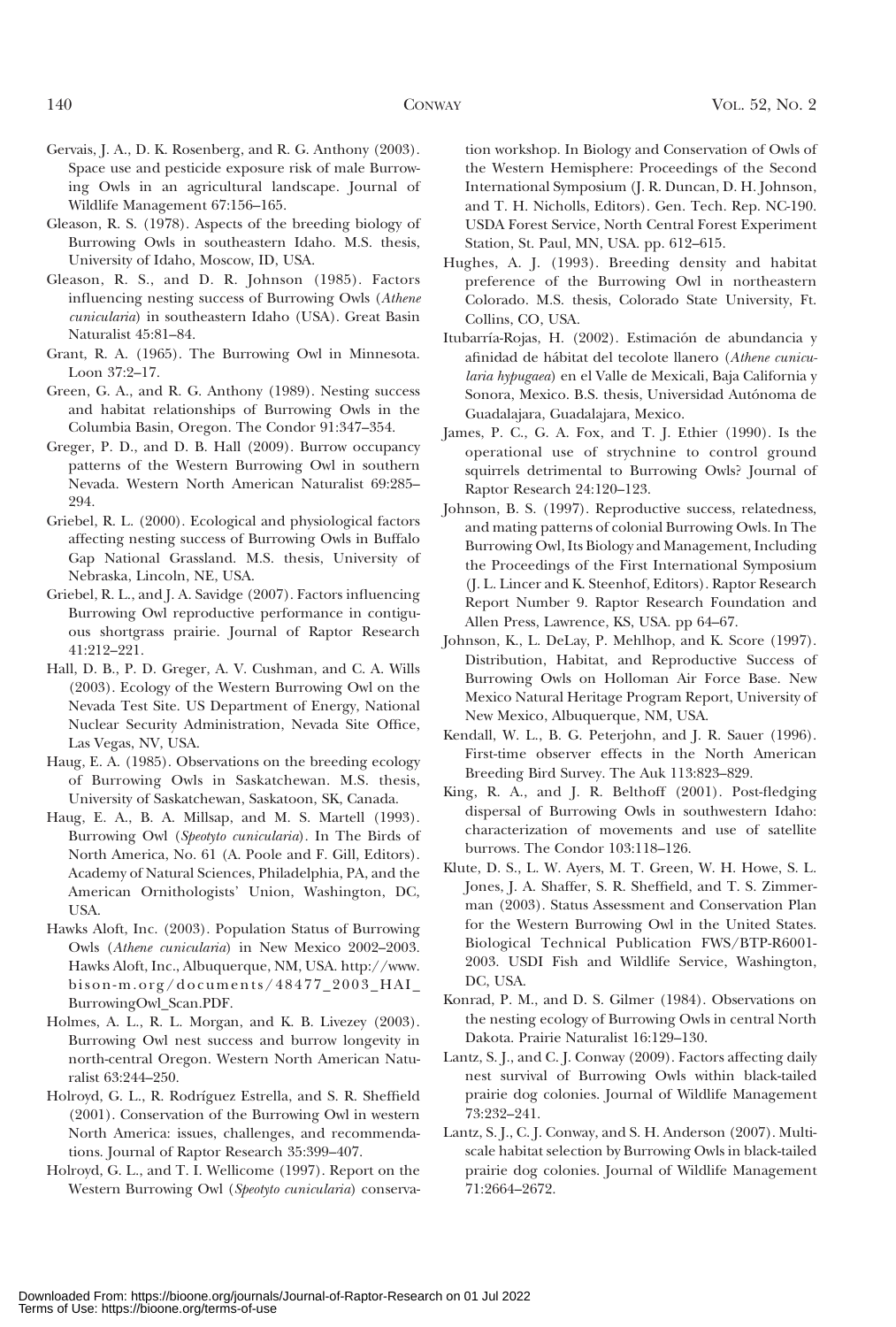- MacCracken, J. G., D. W. Uresk, and R. M. Hansen (1985). Vegetation and soils of Burrowing Owl nest sites in Conata Basin, South Dakota. The Condor 87:152–154.
- Macías-Duarte, A. (2011). Change in migratory behavior as a possible explanation for Burrowing Owl population declines in northern latitudes. Ph.D. dissertation, University of Arizona, Tucson, AZ, USA.
- Macías-Duarte, A., and C. J. Conway (2015). Distributional changes in the Western Burrowing Owl (Athene cunicularia hypugaea) in North America from 1967 to 2008. Journal of Raptor Research 49:75–83.
- Martell, M., P. T. Redig, and J. Nibe (1993). Demography of the Burrowing Owl in Badlands National Park. Prepared for National Park Service under NPS Agreement No. CA-1268-1-9004. University of Wyoming National Park Service Research Center Annual Report 15:11. http://repository.uwyo.edu/uwnpsrc\_reports/vol15/ iss1/11.
- Martin, D. J. (1973). Selected aspects of Burrowing Owl ecology and behavior. The Condor 75:446–456.
- McNicoll, J. L. (2005). Burrowing Owl (Athene cunicularia) nest site selection in relation to prairie dog colony characteristics and surrounding land-use practices in Janos, Chihuahua, Mexico. M.S. thesis, New Mexico State University. Las Cruces, NM, USA.
- Murphy, R. K., K. W. Hasselblad, C. D. Grondahl, J. G. Sidle, R. E. Martin, and D. W. Freed (2001). Status of the Burrowing Owl in North Dakota. Journal of Raptor Research 35:322–330.
- Neel, L. A. (1999). Nevada Partners in Flight Bird Conservation Plan. Nevada Partners in Flight Working Group, Reno, NV, USA. https://www.partnersinflight. org/wp-content/uploads/2017/03/ Nevada-State-Plan-v-1-1999-1.pdf.
- Ogonowski, M. S., and C. J. Conway (2009). Migratory decisions in birds: extent of genetic versus environmental control. Oecologia 161:199–207.
- Plumpton, D. L. (1992). Aspects of nest-site selection and habitat use by Burrowing Owls at the Rocky Mountain Arsenal, Colorado. M.S. thesis, Texas Tech University, Lubbock, TX, USA.
- Plumpton, D. L., and R. S. Lutz (1993). Nesting habitat use by Burrowing Owls in Colorado. Journal of Raptor Research 27:175–179.
- Poulin, R. G., L. D. Todd, E. A. Haug, B. A. Millsap, and M. S. Martell (2011). Burrowing Owl (Athene cunicularia), In The Birds of North America (P. G. Rodewald, Editor). Cornell Lab of Ornithology, Ithaca, NY, USA. https://birdsna.org/Species-Account/bna/species/ burowl.
- Ray, J. D., N. E. McIntyre, M. C. Wallace, A. P. Teaschner, and M. G. Schoenhals (2016). Factors influencing Burrowing Owl abundance in prairie dog colonies on the southern high plains of Texas. Journal of Raptor Research 50:185–193.
- Reid, F., and K. Helgen (2008). Taxidea taxus. The IUCN Red List of Threatened Species 2008. http://dx.doi.

org/10.2305/IUCN.UK.2008.RLTS.T41663A10530715. en.

- Restani, M., L. R. Rau, and D. L. Flath (2001). Nesting ecology of Burrowing Owls occupying black-tailed prairie dog towns in southeastern Montana. Journal of Raptor Research 35:296–303.
- Rich, T. (1984). Monitoring Burrowing Owl populations: implications of burrow re-use. Wildlife Society Bulletin 12:178–180.
- Rich, T. (1986). Habitat and nest-site selection by Burrowing Owls in the sagebrush steppe of Idaho. Journal of Wildlife Management 50:548–555.
- Robbins, C. S., D. Bystrak, and P. H. Geissler (1986). The Breeding Bird Survey: its first fifteen years, 1965–1979. USDI Fish and Wildlife Service Resource Publication 157:1–196.
- Rodríguez-Estrella, R., and A. Ortega-Rubio (1993). Nest site characteristics and reproductive success of Burrowing Owls (Strigiformes: Strigidae) in Durango Mexico. Revista de Biologia Tropical 41:143–148.
- Ronan, N. A. (2002). Habitat selection, reproductive success, and site fidelity of Burrowing Owls in a grassland ecosystem. M.S. thesis, Oregon State University, Corvallis, OR, USA.
- Ronan, N. A., and D. K. Rosenberg (2014). Response of Burrowing Owls to experimental removal of satellite burrows. Journal of Wildlife Management 78:1115– 1119.
- Rosenberg, D. K., and K. L. Haley (2004). The ecology of Burrowing Owls in the agroecosystem of the Imperial Valley, California. Studies in Avian Biology 27:120–135.
- Ross, P. V. (1974). Ecology and behavior of a dense colony of Burrowing Owls in the Texas panhandle. M.S. thesis, West Texas State University, Canyon, TX, USA.
- Ruiz Ayma, G., A. Olalla Kerstupp, A. Macías Duarte, A. Guzmán Velasco, and J. I. González Rojas (2016). Population density of the Western Burrowing Owl (Athene cunicularia hypugaea) in Mexican prairie dog (Cynomys mexicanus) colonies in northeastern Mexico. BMC Ecology 16:38. doi.org/10.1186/ s12898-016-0091-y.
- Russell, S. J., and G. Monson (1998). The Birds of Sonora. University of Arizona Press, Tucson, AZ, USA.
- Sauer, J. R., J. E. Hines, J. E. Fallon, K. L. Pardieck, D. J. Ziolkowski, Jr., and W. A. Link (2014). The North American Breeding Bird Survey, results and analysis 1966–2013. Version 01.30.2015. USGS Patuxent Wildlife Research Center, Laurel, MD, USA. http://www. mbr-pwrc.usgs.gov/bbs/bbs.html.
- Sauer, J. R., B. G. Peterjohn, and W. A. Link (1994). Observer differences in the North American Breeding Bird Survey. The Auk 111:50–62.
- Scobie, C. A. (2015). Influence of anthropogenic development on Burrowing Owl habitat selection, survival, and reproductive success. Ph.D. dissertation, University of Alberta, Edmonton, AB, Canada.